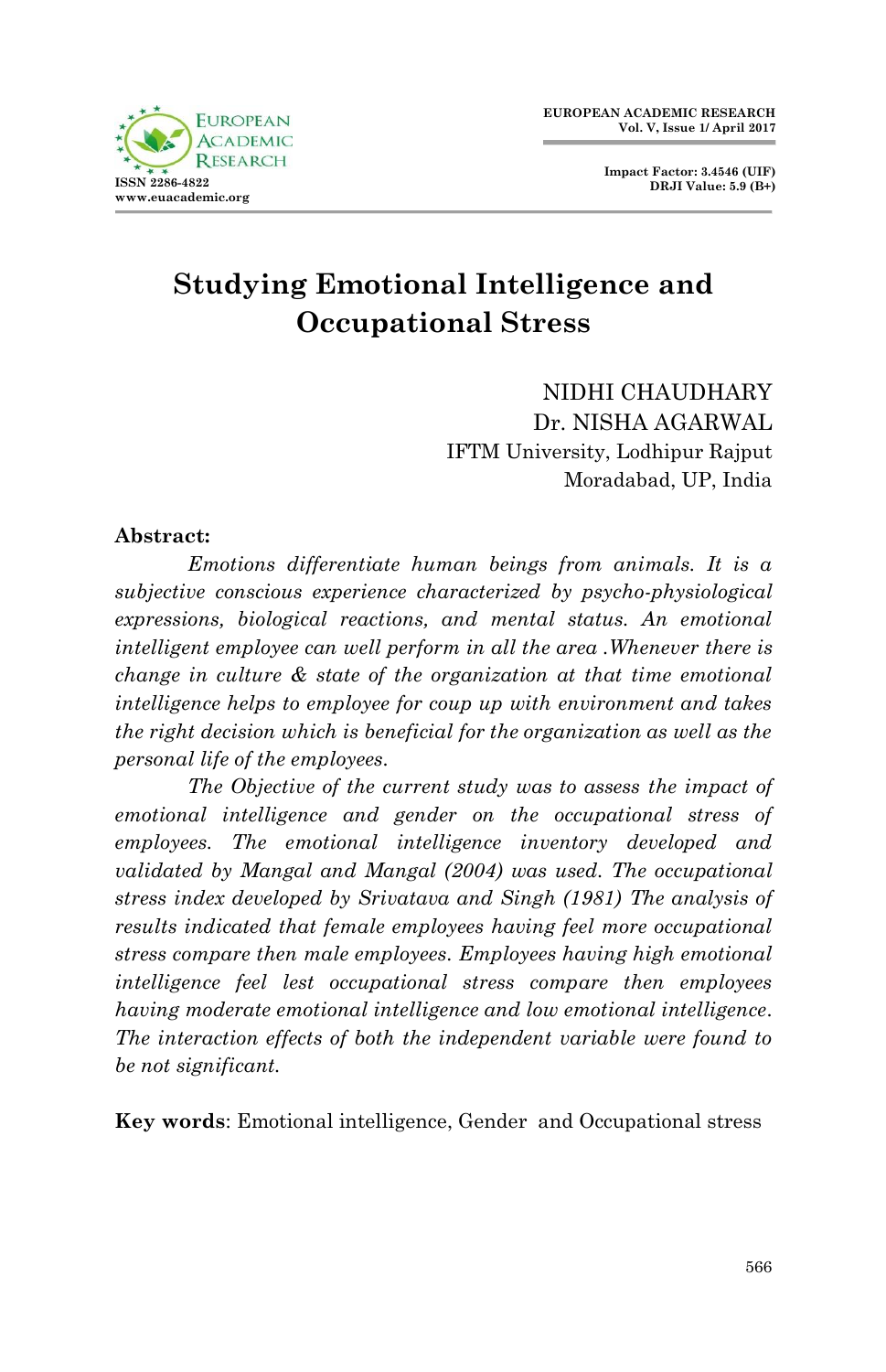### **INTRODUCTION**

Human services, sometimes called "direct person-related jobs", include such occupations as counsellors, social workers, managers' non managers, nurses, and teachers. In those jobs, the primary task is to modify the clients/patients physically or psychologically. In human services, knowledge, skills, motivation of employees, working conditions, expectations and behaviour of the customer create the service delivery process. The performance of human service occupations is inherent to strain and emotions, which may lead to sense of stress. Why is human service work so stressful?

Basically, stress results from the customers" behaviour (sometimes demanding and aggressive) and complaints. Stress may also result from poor work conditions, particularly lack of control (autonomy), poor social relations and lack of social support, lack of rewards, work overload (particularly too many administrative tasks), or reutilization. Lack of emotional intelligence is one the leading cause of conflict, as the root of all conflict is a lack of sensitivity on the part of one or both parties and sensitivity is directly related to one's emotional intelligence. Managers or leaders who are high on emotional intelligence will be able to mitigate problems long before they have a larger impact on the company. Stress in the workplace reduces productivity, increases management pressures, and makes people ill in many ways, evidence of which is still increasing. Workplace stress affects the performance of the brain, including functions of work performance; memory, concentration, and learning. Stress at work also provides a serious risk of litigation for all employers and organisations, carrying significant liabilities for damages, bad publicity and loss of reputation. It is here that emotional intelligence comes to our rescue and guides us to respond appropriately to different stressors .Emotional Intelligence helps to cope up with stressful situations. Stress management, therefore, largely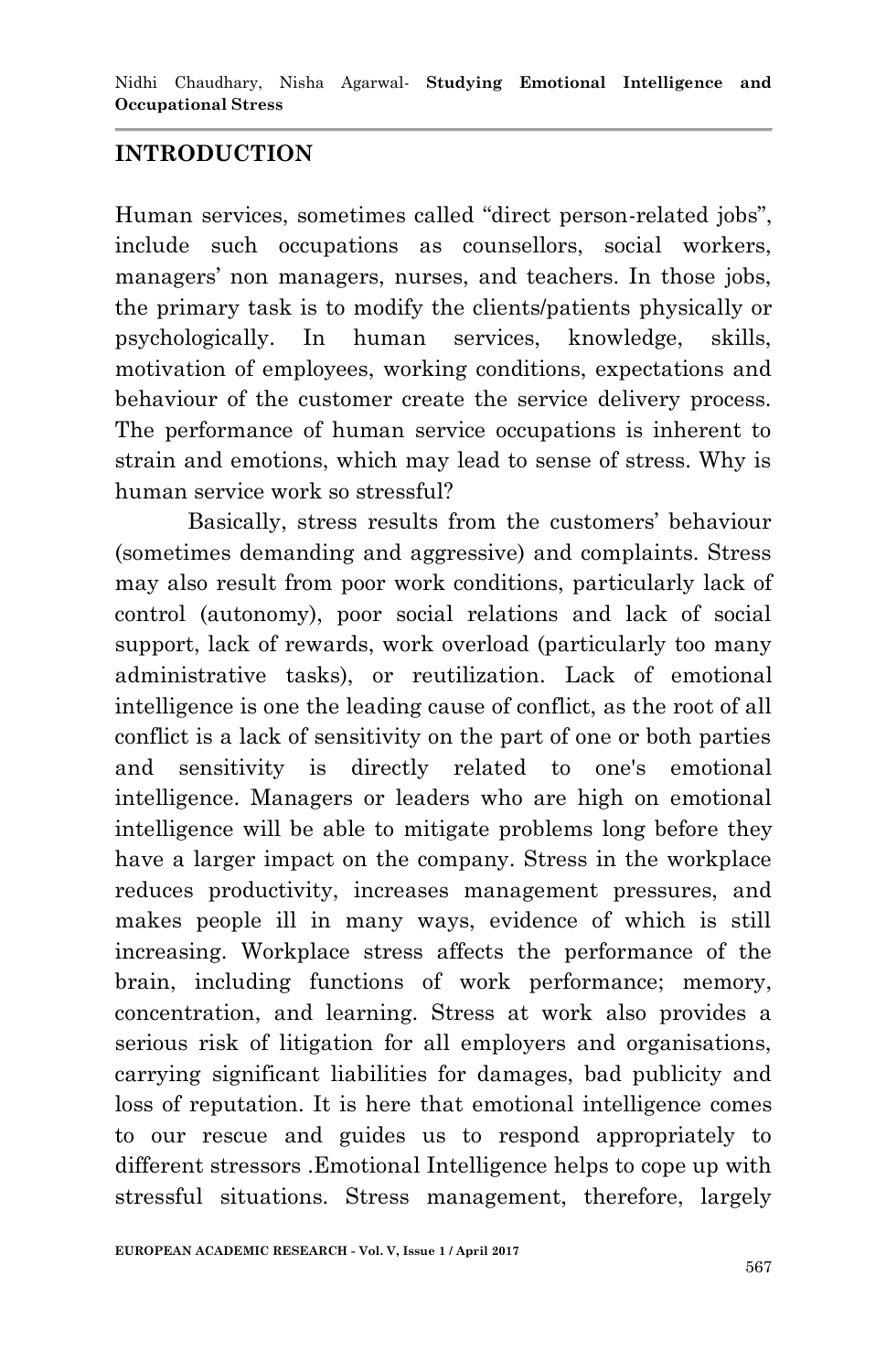depends upon striking an emotional balance between a potential stress condition and one"s reaction to it. Among other things / purposes, organizations are places where individuals are "organized" to work. To the extent that the work requires interactions among individuals, emotions such as excitement, anger and fear are indispensable in facilitating cooperation. Employees who are "intelligent" about their emotions will, therefore, be more efficient and effective in their interactions with the work environment and with their co-workers. Emotional intelligence has been found to be a significant moderator in various other workplace outcomes like job commitment, team building, positive work culture, etc*.* Emotional intelligence is very important in leadership roles, as leaders need everyone to do their jobs as effectively as possible and this requires a high degree of interpersonal effectiveness. Studies show that high emotional quotient differentiates average from superior performers, which can be critical for leadership positions. The purpose of this section is to review those current

# **LITERATURE REVIEW**

Human service work is evidently linked with experienced emotions. One aspect of this emotion at work, which is related to stress, is the requirement to express positive (and sometimes negative) emotions towards customers. Emotional dissonance, which (usually positive) that are not in line with those genuinely felt (neutral or negative) is rather conceived as stressful (e.g. smiling at a difficult customer may create emotional dissonance). Frequent experience of emotional dissonance leads to a loss of the capability to regulate one"s own emotions, which means the loss of a particular internal resource.

The term emotional intelligence was foremost used by psychologists' John Mayer and Peter Salovey in the year 1990<sup>12</sup>.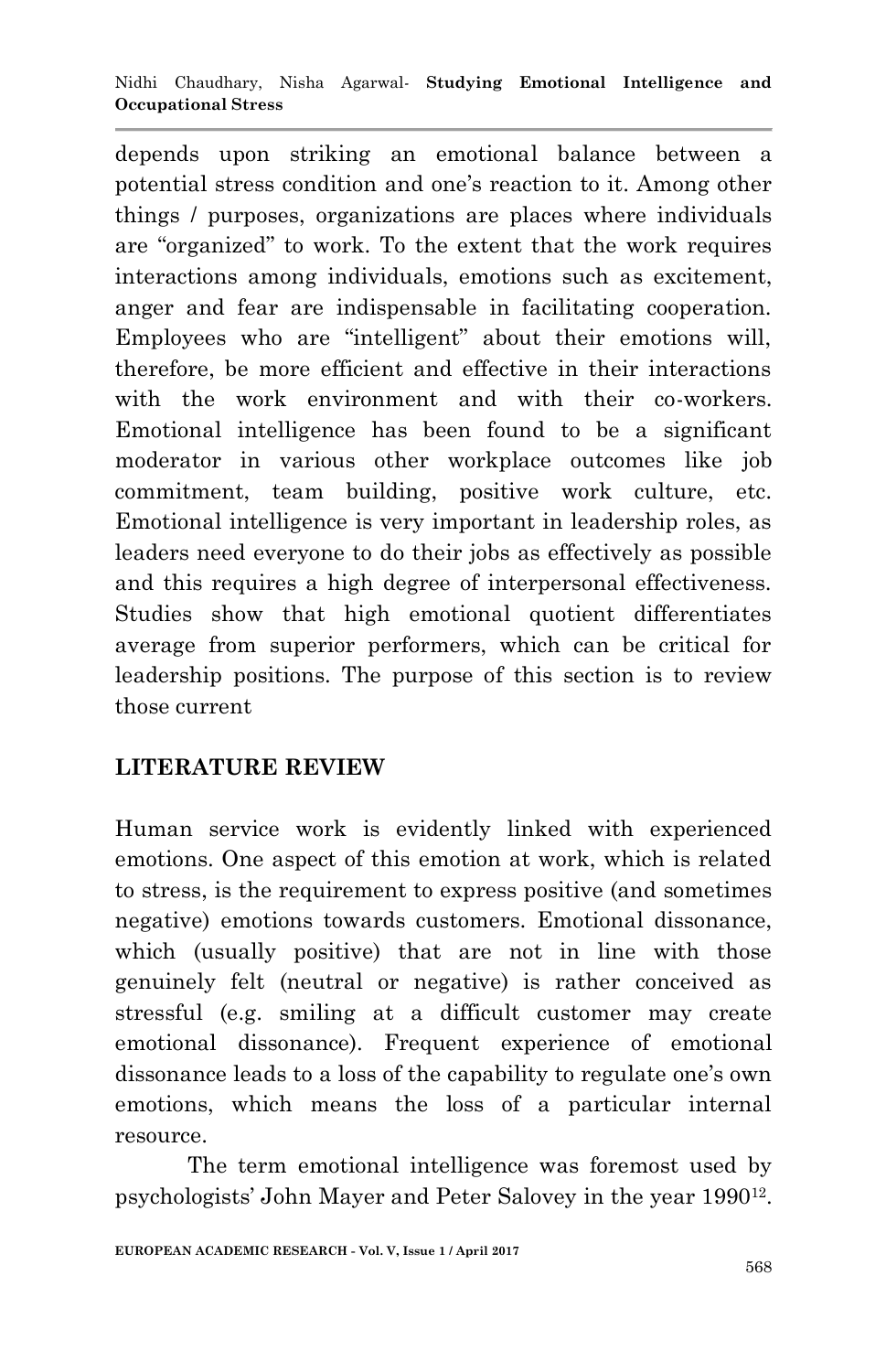Then Daniel Goleman (1995, 1998)<sup>5,6</sup> wrote books on this term Emotional Intelligence and working with Emotional Intelligence, who popularized the term emotional intelligence in the organizational set up. There after many research studies added support to emotional intelligence in organizational context.

Emotional intelligence means understanding once own feeling and able to handling those feeling without disturbing them self. In the same way understanding what others feel and handling relationship effectively. Motivate one to complete job creatively and perform their pear. Many independent employee join together and work under one roof for attaining one ultimate objective of organization. Organization is a pool of human resource of different kind. Every human resource is dependent on one other in terms of relationship as superior and subordinate. Every individual is unique in their talent, understanding, performance, attitude, competencies, and involvement and so on.

In turn, ability to recognise people's emotions and to regulate one's own emotions to be very important in human service work. This ability, defined as emotional intelligence (EI) construct, has been introduced by Salovey and Mayer. It refers to one's ability to be aware on one's own feelings, to be aware of other feelings, to differentiate among them, and to use the information to guide one"s thinking and behaviour. A temporary definition of emotional intelligence according to these authors indicates that it is "....an ability to recognize the meanings of emotions and the relationships, and to reason and problemsolve on the basis of them. Emotional Intelligence is involved in the capacity to perceive emotions, assimilate emotion-related feelings, understand the information of those emotions and manage them".

Emotional intelligence has become of widespread interest to psychological research in recent years. It has been claimed that emotional intelligence is one of the important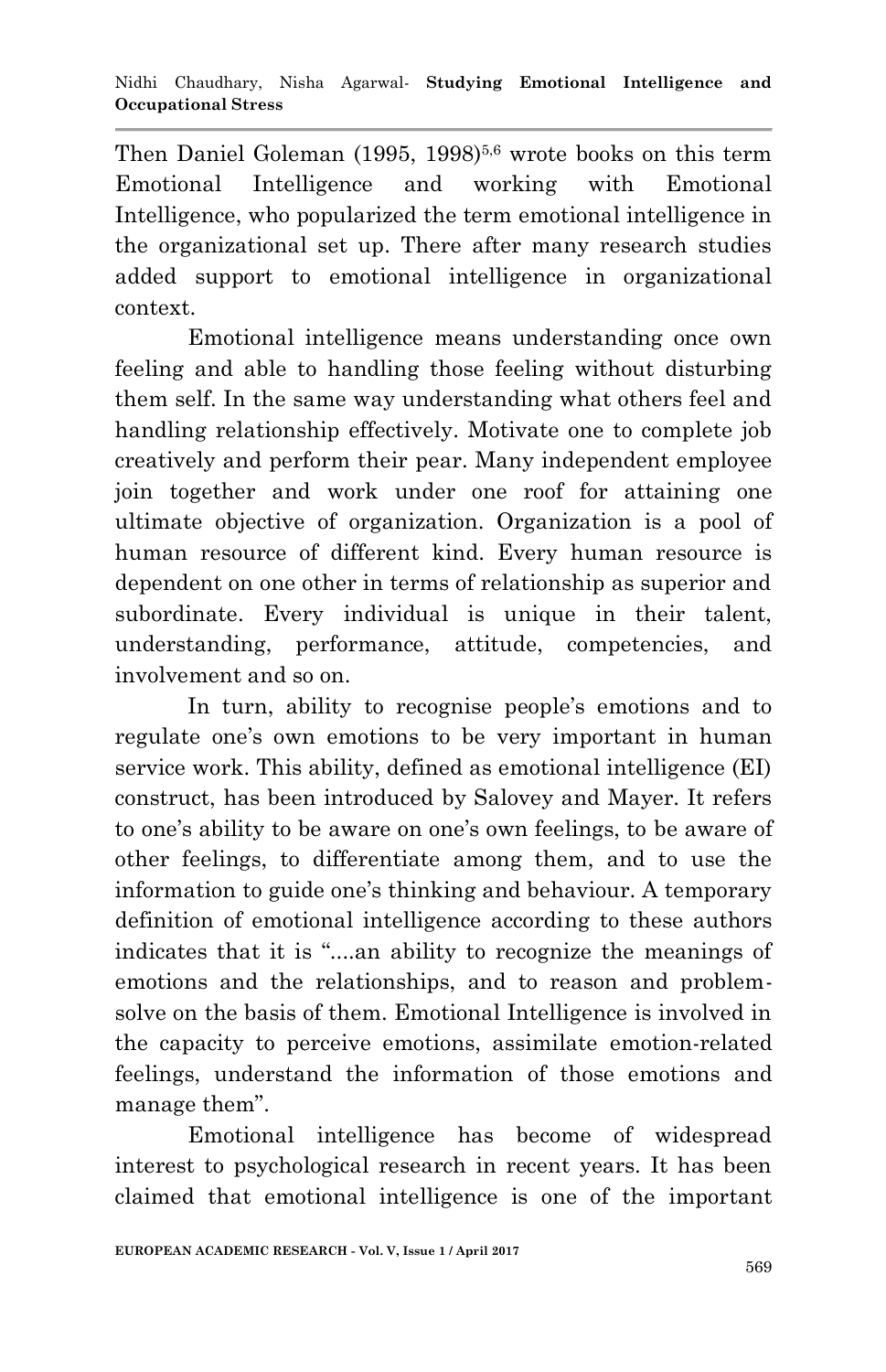factors that determine success in life and psychological wellbeing. Nowicki and Duke provide evidence for a direct link between emotional intelligence and academic achievement. Svyantek and Rahim indicate that EI may be an important adaptive mechanism for helping individuals to interact with their environment, including work environment. Goleman reports that EI is twice as important as technical skills and more important that IQ for success in jobs at levels. Weisinger suggests that EI is related to success at work and plays a significant role in a certain aspect of effective team leadership and term performance. It should be, however, stressed that studies exploring the relationship between EI and experienced job stress and its outcomes are rather scanty. In one of them, Slaski and Cartwright found that managers' high emotional intelligence revealed less subjective stress and had better physical and psychological well-being. Similarly, Gardner and Stough revealed negative relationship between EI and occupational stress. In another study, Bar-On et al. indicated that police officers scored significantly higher on emotional intelligence were less vulnerable to experienced stress and better coped with it. In turn, Reilly in a study of hospital nurses indentified negative correlation between EI and burnout syndrome. Similarly, Duran and Extremera in their study including professionals employed in institutions for people with intellectual disabilities, revealed as significant relationship between emotional intelligence and burnout syndrome, and personal accomplishment in particular. The data clearly indicated that EI expressed in the ability to recognize, express, and control emotions may have impact on the perceived job stress and the consequences of experienced stress.

The purpose of the study was to explore the relationship between emotional intelligence and perceived stress in the workplace and health-related consequences in human service workers.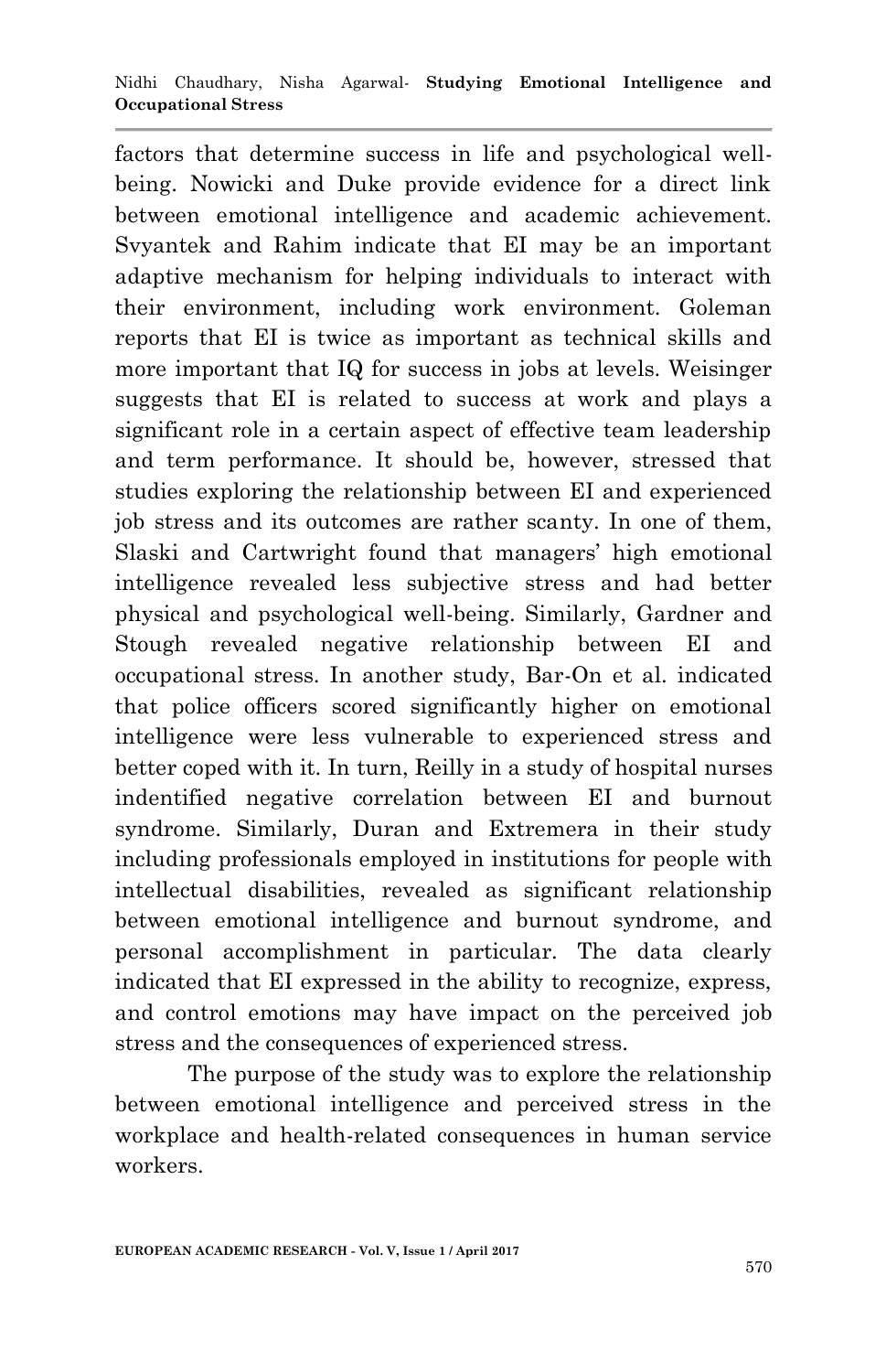According to its contemporary meaning, occupational stress is a complex, dynamic process in which various factor (stressors) and modifying variable are interrelated. Whether a stressor produces an enduring hearth outcome or not depends on the extent to which the person perceives the condition as stressful and responses to it. His or her perception and response are affected by a number of modifying variables, mainly by personal resources. These resources seem to become very important factors that determine the experience of occupational stress and its related effects.

### **THE OBJECTIVE OF THE STUDY**

The main objectives of the present study were:

- 1. To study the occupational stress experienced by employees of different emotional levels.
- 2. To study the occupational stress experienced by male and female employees.
- 3. To ascertain the relationship between emotional intelligence and occupational stress of male and female employees.

# **RESEARCH METHODOLOGY**

A 3x2 factorial design with an equal number of subjects per cell was used. The first independent variable, i.e. emotional intelligence was varied in three ways – high emotional intelligence, moderate emotional intelligence and low emotional intelligence. The second independent variable was gender difference, i.e. male and female.

The sample was consisted of 120 representing various human service professions (i.e. 60 of them male and having high EI, moderate EI and low EI and 60 were from female employees having high EI, moderate EI and low EI respectively). All employees worked in various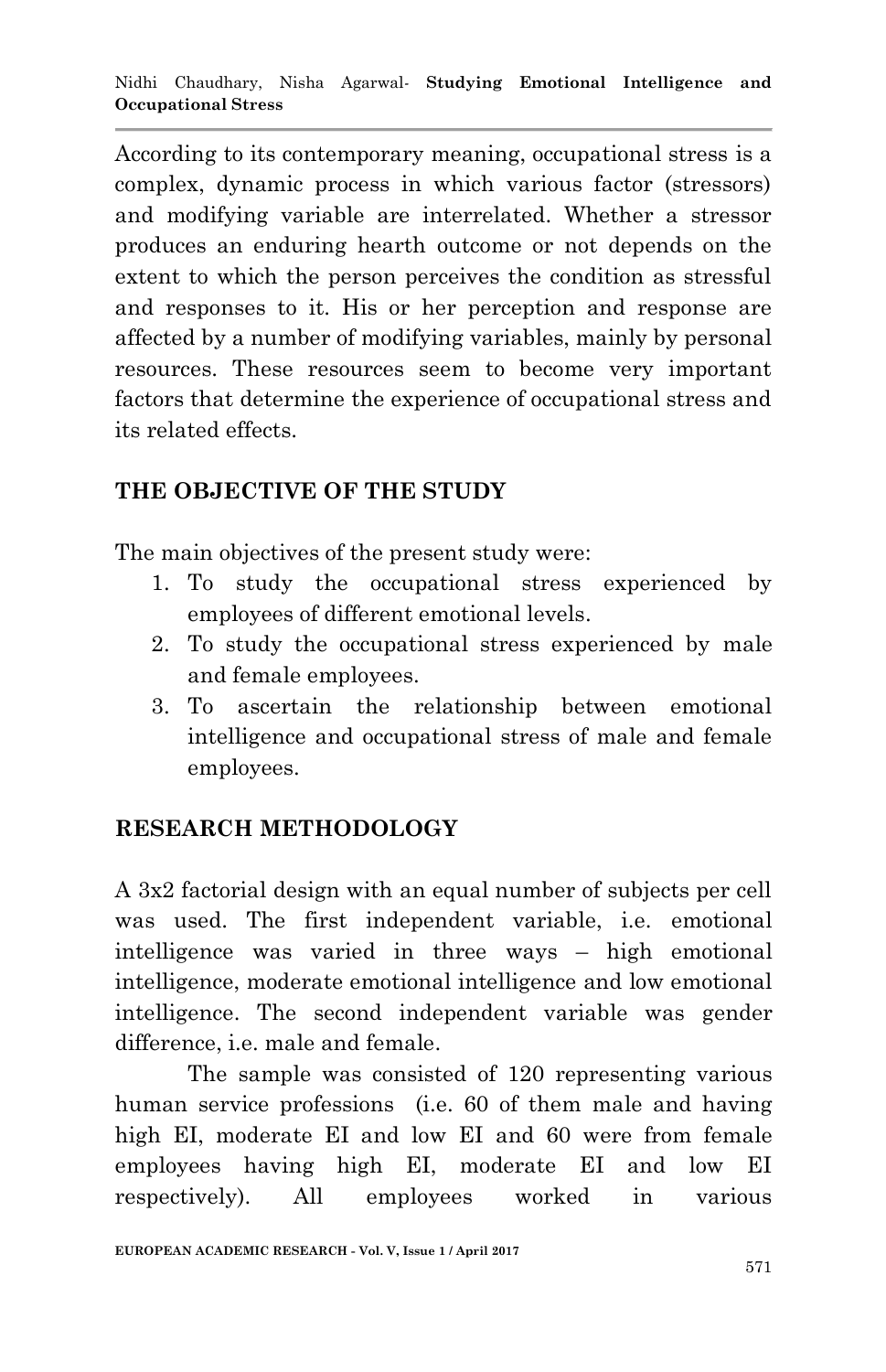instructions/organization situated in Moradabad, Amroha, Bijnore, Rampur and Bareilly Districts. Their age ranged between 22 to 50 years and their average age was 36 years. They were assigned to the six groups by purposive sampling, each containing 20 subjects.

A self prepared personal Biographical sheet was employed to know personal (i.e. gender, age, educational qualification, organizational status etc) and other information of subjects. For ascertaining the emotional intelligence levels of subjects, "The Emotional Intelligence Inventory" developed and validated by Mangal and Mangal (2004) was employed. It contains 100 statements.

"The Occupational Stress Index" developed by Srivastava and Singh (1981) was used to measure the occupational stress of the subjects. It consisted of 43 highly discriminating items in Hindi. Each item was to be rated on the 5 point scale. The item relate to almost all relevant components of the job life which causes stress in some way or the other. The reliability index ascertained by split half (odd-even) method and Cronbach"s alpha-Coefficient for the scale as a whole were found to be 0.935 and 0.90 respectively.

On the basis of sample, first of all group  $1<sup>st</sup>$  consisting of 20 male employees having high emotional intelligence were administered the "Occupational Stress Index" scale individually at a time in working hours, after the formation of rapport. Instructions as given in the manual were followed for administration. The similar procedure was followed for all the remaining five groups to collect the data. The scoring procedure was followed as prescribed in the manual.

### **HYPOTHESES**

The present Study is designed to resolve the controversies in the field of occupational stress. On the basis of previous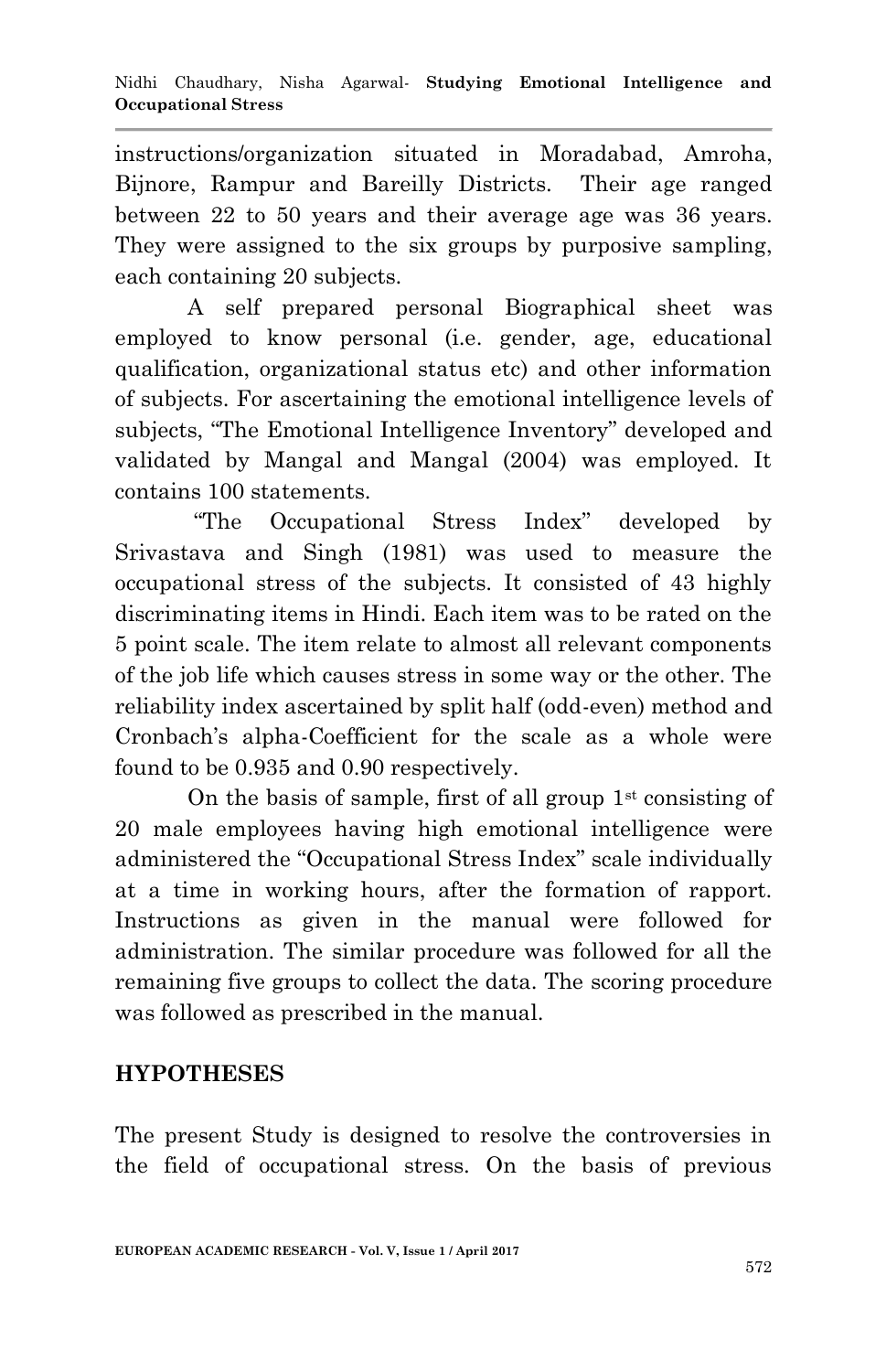researches and theoretical considerations, the following hypotheses are formulated.

- 1. There is a significant difference between occupational stress of employees having high, moderate and low emotional intelligence. Subjects of high EI have felt less occupational stress than subjects of moderate and low EI.
- 2. There is a significant difference between occupational stress of male and female employees, i.e. male subjects have less occupational stress as compared to female staff.
- 3. There is a significant interaction between emotional intelligence and gender in occupational stress, i.e. male subjects with high, moderate & low EI have less occupational stress than female subjects of high, moderate & low level of EI.

| Source of variance                | Sum of squares | d.f. | Mean square variance |          |
|-----------------------------------|----------------|------|----------------------|----------|
| E.I.                              | 11431.85       | 2    | 5715.93              | $9.05**$ |
| Gender                            | 5589.68        |      | 5589.68              | $8.85**$ |
| E.I. X Gender                     | 1697.15        | 5    | 339.43               | 0.54     |
| with in groups                    | 70114.65       | 111  | 631.66               |          |
| Total                             | 88833.33       | 119  |                      |          |
| $\sim$ 1 $\sim$ 1 $\sim$ 0 $\sim$ |                |      |                      |          |

#### **RESULTS AND DISCUSSION**

**Table – 1. Summary of ANOVA on occupational stress scores.**

**\*denotes significance level at .05**

**\*\*denotes significance level at .01**

Two way ANOVA was used to examine the main as well as the interaction effects of Emotional intelligence and Gender on occupational stress. A look at the **Table -1** revealed that the main effect of Emotional intelligence was found significant. The F value  $(2, 111) = 9.05$  P $> 0.01$  was found significant at 0.01 level of confidence. Thus, the null hypothesis is rejected and the research hypothesis is confirmed that there is a significant difference in occupational stress employees having high,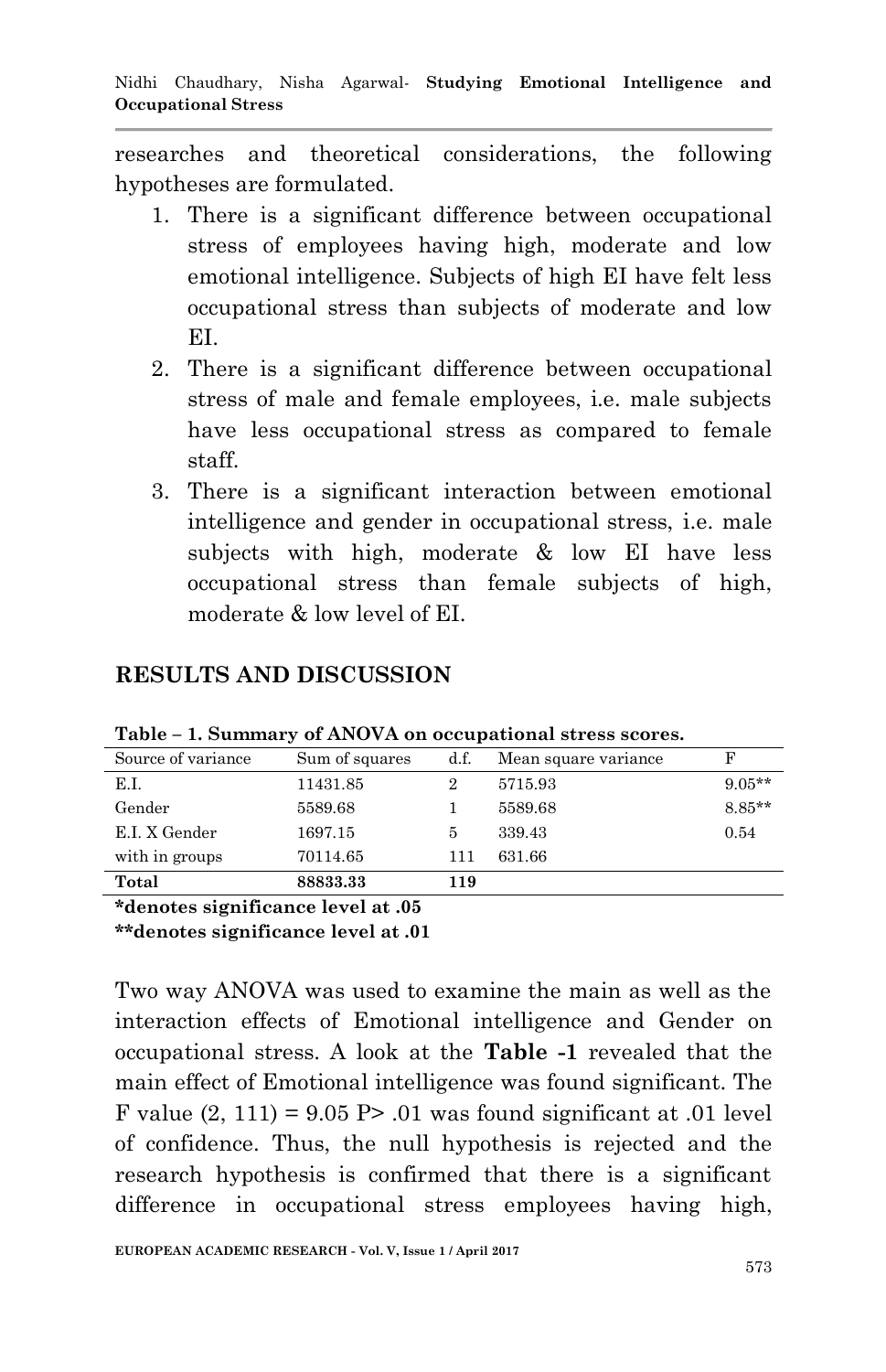moderate  $\&$  low level of EI. Employees of low E.I. ( $M = 146.00$ ) experienced more occupational stress as compare to moderate E.I.( $M = 135.15$ ) and high E.I. employees ( $M = 122.16$ ).



**Emotional intelligence High, moderate and Low**

The analysis of data demonstrates that emotional intelligence is an influencing and determining variable of occupational stress. It shows that there is a significant difference in occupational stress of employees having high emotional intelligence moderate emotional intelligence and low emotional intelligence. In this connection, the finding of the study show that high emotional intelligence subjects having least occupational stress comparing than moderate emotional intelligence subjects and low emotional intelligence subjects. Here the question, which is more significant and important at this juncture is: why do the subjects of high emotional intelligence, moderate emotional intelligence and low emotional intelligence subjects differ in occupational stress? A possible explanation can be put forward to account for these differences with the help of theoretical informational framework. Occupational stress is probably more a relationship between an individual"s ability and work demands. It is the relationship between work characteristics and individual's ability to manage the environment which may be needed to the explanation of occupational stress.

In other words, it is an interaction between job demands and job control. More over due to different levels of emotional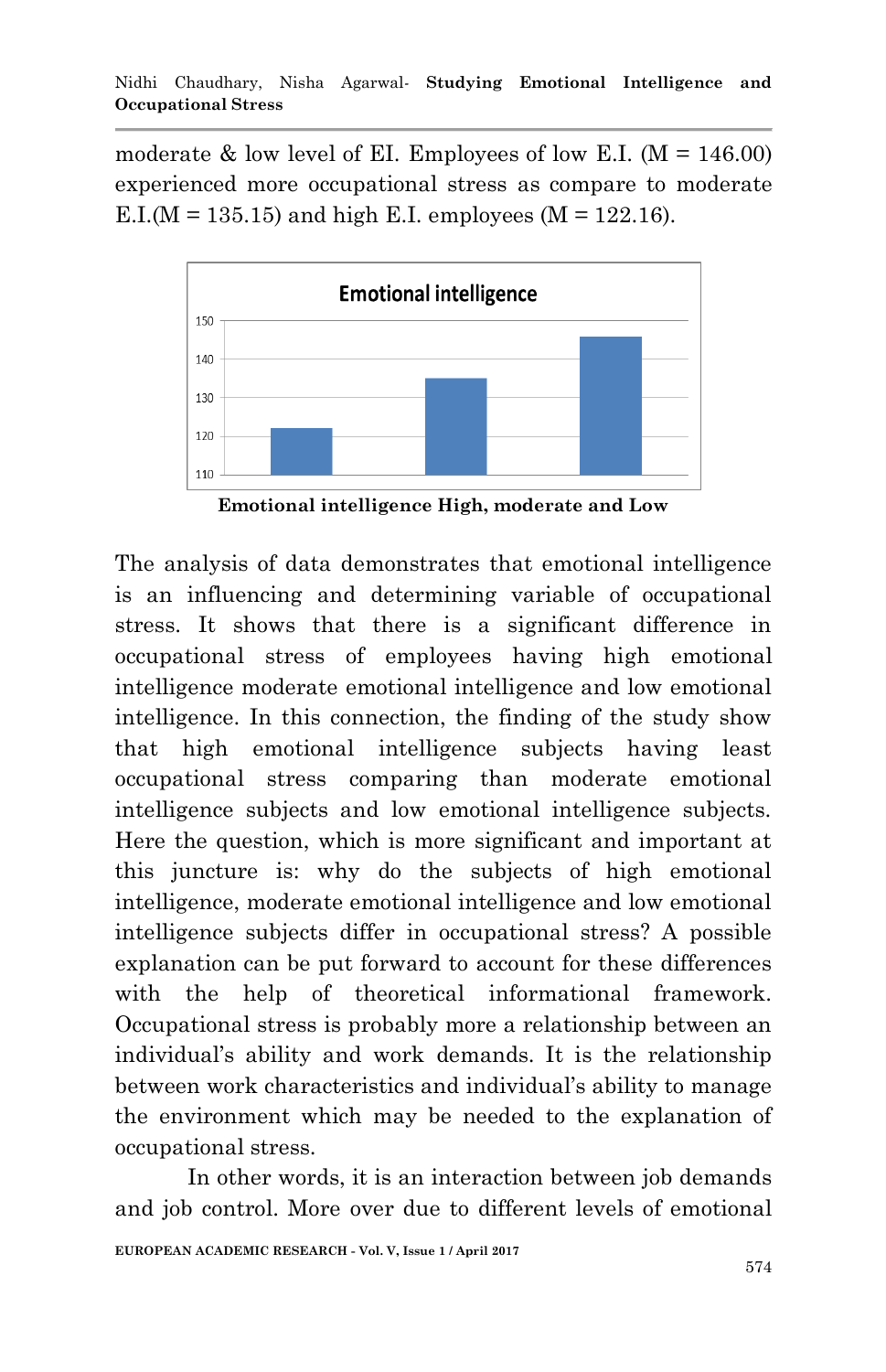intelligence, one is already pre occupied with ability to control one"s emotions and emotions of others. Subjects with high emotional intelligence can better control emotions and it helps them to control the emotions of other also. Subjects with high emotional intelligence can feel convenient in command with others. They can understand their ability and work environment better in comparison to subjects having moderate and low level of emotional intelligence. As a result they can avoid and control imbalance between work demands and abilities easily. Hence, little chances are there for feeling occupational stress. It can be concluded that more the emotional intelligence level, less the level of occupational stress would be and vice-versa.

The main effect of the second independent variable i.e. Gender was also observed to be significant  $(F = 1, 111 = 8.85 P$ .01). This obviously shows that gender is an attribute of occupational stress. Thus, the null hypothesis was rejected and fourth substantive hypothesis was accepted that there is a significant difference in occupational stress of male and female employees. The occupational stress was more in female employees ( $M = 141.25$ ) than male employees ( $M = 127.60$ ).



**Gender male and female**

It was point out in the review of studies that there is a significant difference in occupational stress of male and female subjects. However, the question, which is more important at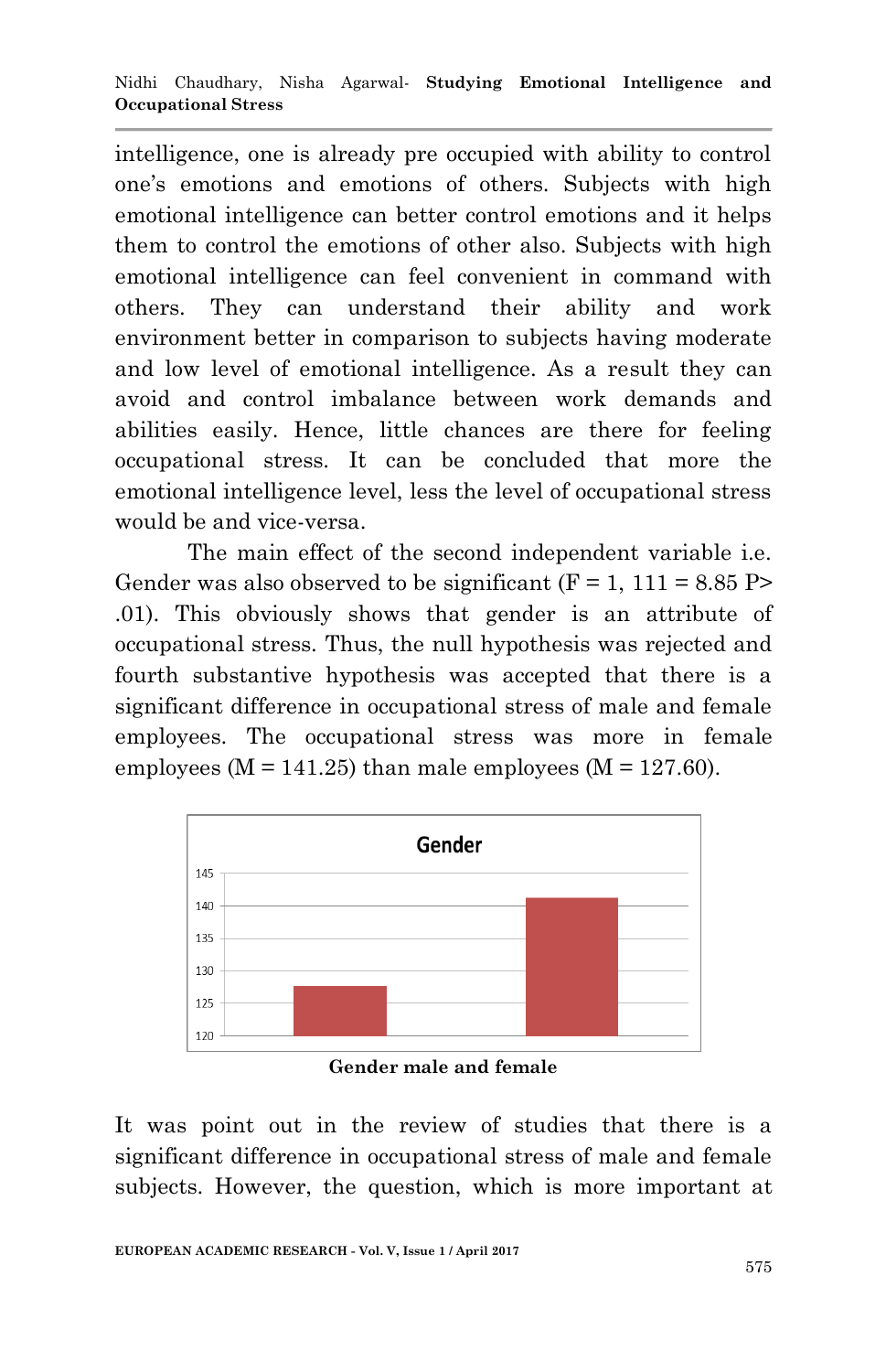this point, is: why do the male and female differ in occupational stress? The facts of differences in arousing different amount of occupational stress can be explained with the help of the theoretical framework. The research for an explanation of these differences continues to be a complex and controversial issues. Sex role may help in explaining these differences in amount of occupational stress of the various possible explanations of gender difference in occupational stress. As per theoretical framework, women feel more pressure of occupation or job at work place and feel more imbalances between work and abilities than males. They have to play a dual role, one as mother and wife at home and the other as employee in work place. In their cases, most of the times when they are at home, they get irritated by various incidents i.e. may be due to action of children, may be because of an ailing parent at home and may be due to some unkind remarks made by husband or other members of family. Females are considered to be more reserved and silent in comparison to males. Social relationships are greatly affected by attitudes, beliefs and stereotypes, about how a person is supposed to behave. It is also observed that women are less social and want to maintain proper distance from students and colleagues than male employees. Therefore, females feel more pressure of job at work and whenever there is more work/work overload in the organization. There is every possibility that an imbalance in capability and work demands might be aroused. Hence, they may feel more occupationally stressed than their male colleagues.



**EUROPEAN ACADEMIC RESEARCH - Vol. V, Issue 1 / April 2017**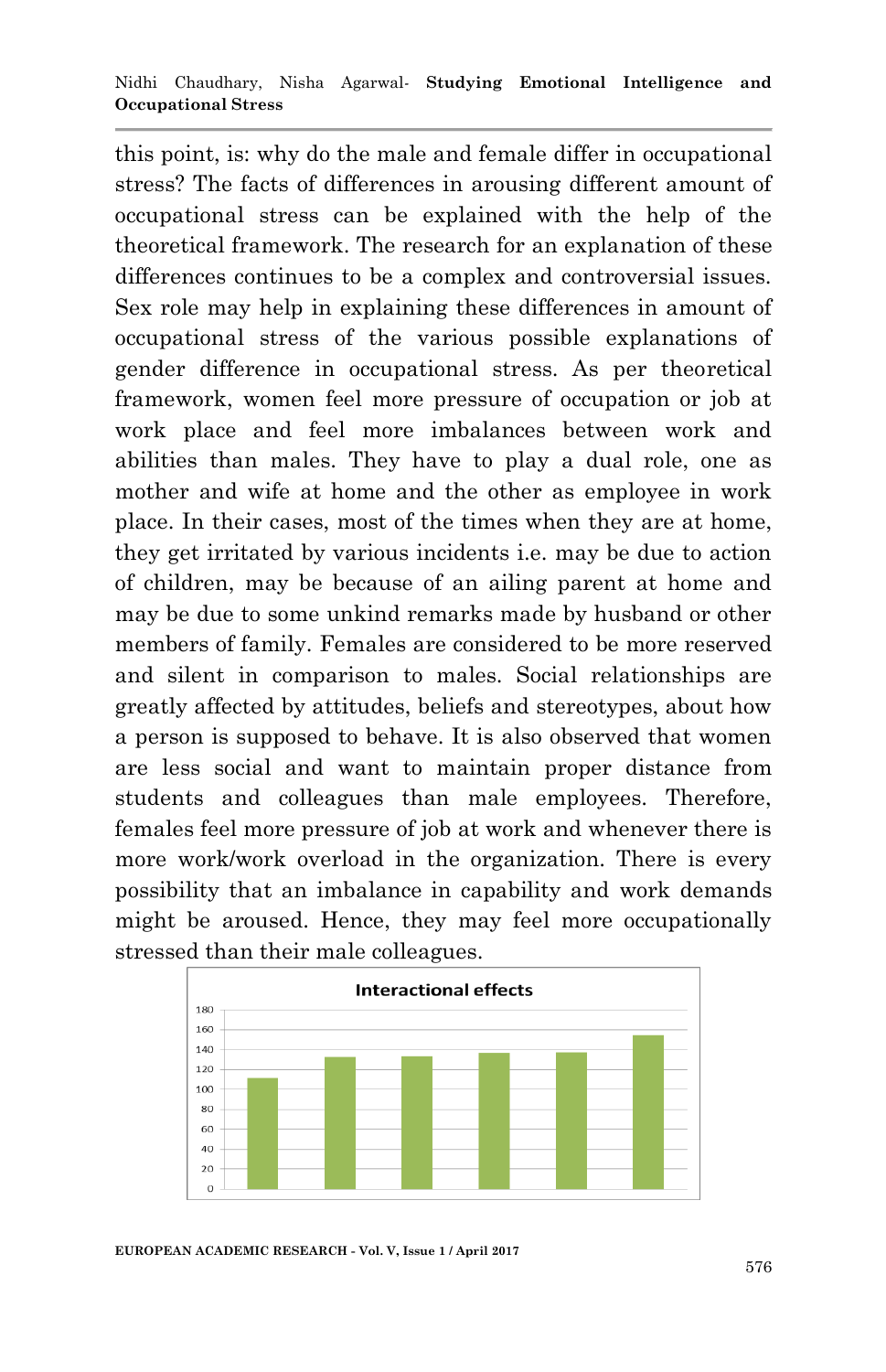The interaction effects between Emotional intelligence and gender is not significant at any level of confidence  $(F 5, 111 =$ 0.54). Thus, the research hypothesis that there is a significant interaction between three levels of EI and two levels of gender is rejected and the null hypothesis is retained. This indicates that emotional intelligence and gender of subjects do not influence occupational stress.

# **CONCLUSION**

From the present study it can be concluded that low level of emotionally intelligent employees will have feel high occupational stress in workplace compare than high level of emotionally intelligent employees. So, employees have used own emotional intelligence to remove workplace stress. But we concluded another aspect of the above study that high level of emotionally intelligent employees will also have stress in workplace. It is also clear that the human service organizations were task focused. Even training and development programs are held on productivity basis. Work pressure, job insecurity and customer bad behaviour are main causes for occupational stress of employees. Thus, organizations must also focus on reducing occupational stress of their employees by conducting stress control programs.

#### **REFERENCES**

- 1. Anju Puri (2010), "Emotional intelligence of business executives in the Indian corporate sector" , School of Management Studies, Punjab University, Patiala.
- 2. Antonakis, J. (2004), "On why 'emotional intelligence' will not predict leadership effectiveness beyond IQ or the "big five': an extension and rejoinder', Organizational Analysis, Vol. 12, pp. 171 – 82.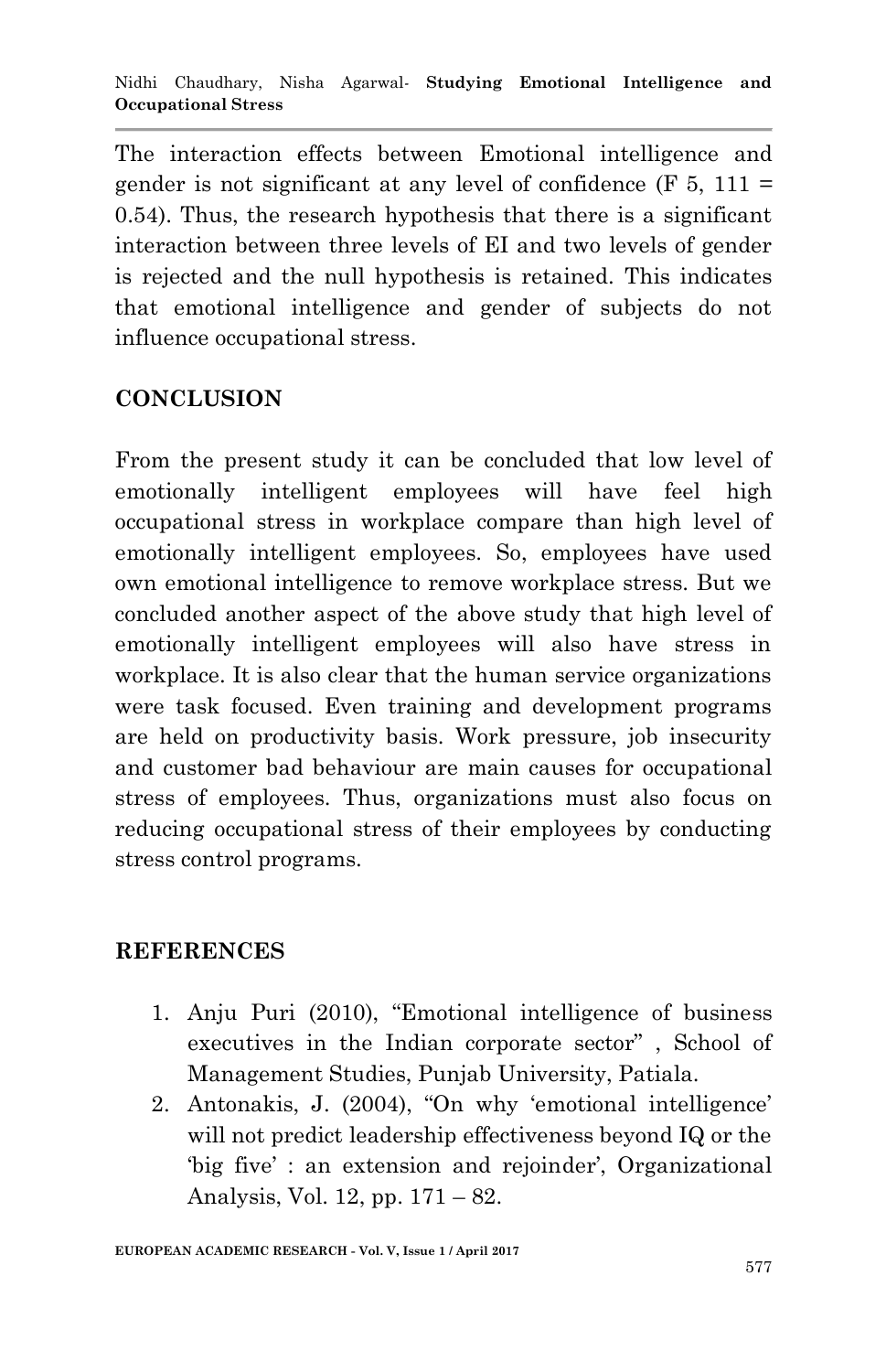- 3. Abraham, R. (2004), "Emotional competence as antecedent to performance: a contingency framework", Genetic, Social, and General Psychology Monographs, Vol. 130 No. 2, pp. 117 – 43.
- 4. Clarke, N. (2006), "Emotional intelligence training: a case of caveat emptor", Human Resource Development Review, Vol.  $5$  No.  $4$ , pp.  $422 - 41$ .
- 5. Gardner, H. (1999), "Intelligence Reframed, Basic books, New York, NY.
- 6. Goleman, D. (1995), Emotional Intelligence, Bantam Books, New York, NY.
- 7. Goleman, D. (1998), Working with Emotional Intelligence, Bantum Books, New York, NY.
- 8. Goleman, D (2001), "An El-based theory of performance", in Cherniss, C. and
- 9. Goleman, D. (Eds), The Emotionally intelligence Workplace: How to select for, Measure, and Improve Emotional Intelligence in Individuals, Groups, and Organizations, Jossey-Bass, SanFrancisco, CA.
- 10. Mayer, J.D., Caruso, D.R. and Salovey, P. (2000), "Selecting a measure of emotional intelligence: a case for ability scales", in Bar-On, R. And Parker, J.D.A (Eds), The Handbook of Emotional Intelligence: Theory, Development, Assessment, and Applications at Home, School, and in the Workplace, Jossey-Bass, San Francisco, CA.
- 11. Mayer, J.D. and Salovey, P. (1997), "What is emotional intelligence?", in Salovey, P. And Sluyter, D.J. (Eds), Emotional Development and Emotional Intelligence: Educational Implications, Basic Books, New York, NY, pp. 3 – 31.
- 12. Salovey, P. And Mayer, J.D. (1990), "Emotional intelligence", Imagination, Cognition and Personality, Vol. 9 No. 3, pp. 185 – 211.